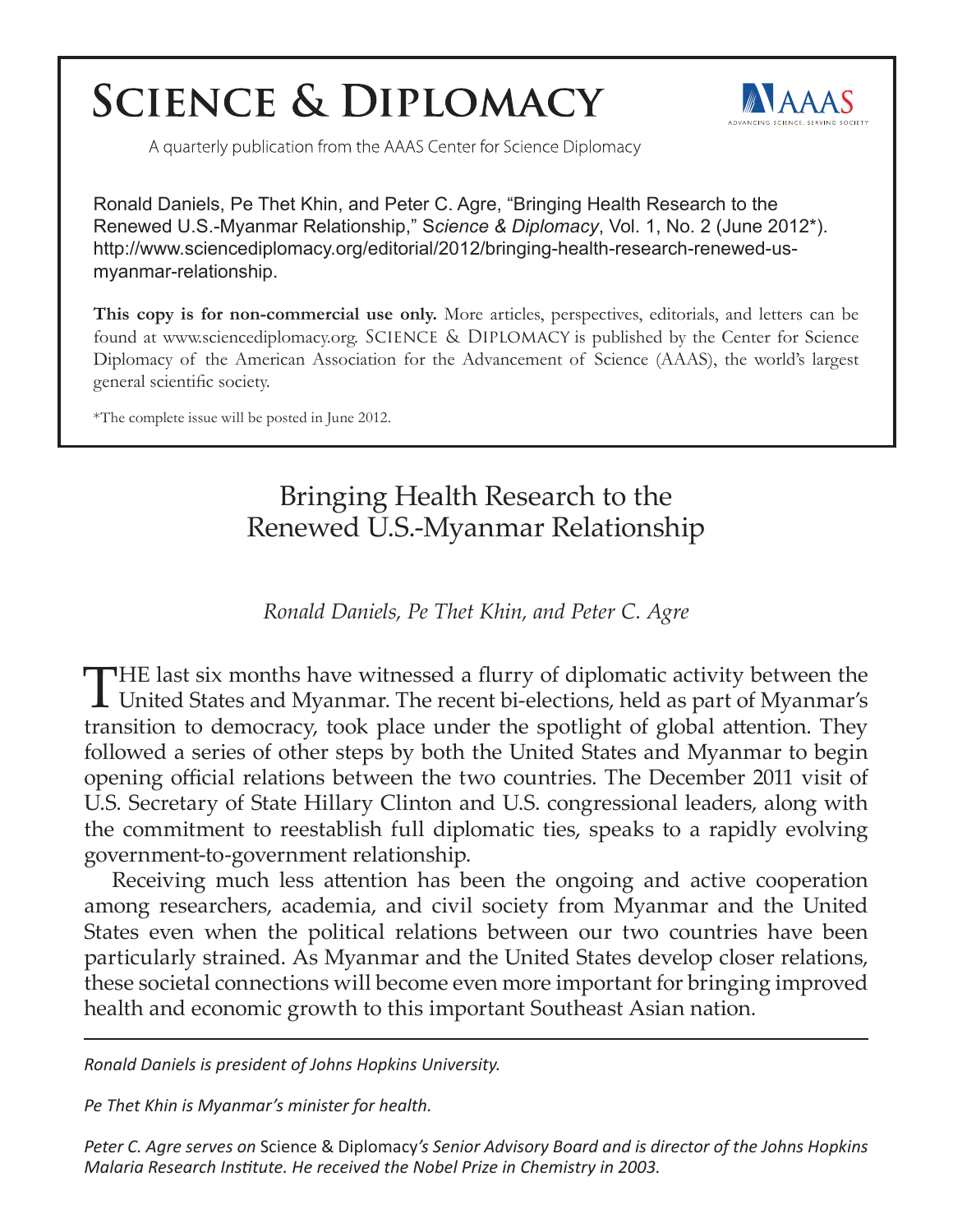In 2010 the American Association for the Advancement of Science (publisher of *Science & Diplomacy*) sent a high-level delegation to Myanmar to investigate potential areas of cooperation in education, forest science, and health research. More specific activities were identified in dryland forest research and laboratory capacity building in the biological sciences during a follow-up visit in 2012.

Equally significant has been the growing relationship between U.S. universities—including Johns Hopkins—and the expert community in Myanmar, especially in health sciences, public health, and higher education. This relationship was reinforced by reciprocal visits in early 2012 by the Myanmar Ministry of Health following a visit to Myanmar by a high-level Johns Hopkins delegation.

Such exchanges and interactions of experts will be central to developing long-term relationships between our two countries. Ultimately, the strength of Myanmar-U.S. relations will be determined by our ability to move beyond the geopolitical to the socially beneficial. It is in this area that greater academic and expert interactions offer the greatest potential.

Health research and policy offer an important arena to enhance cooperation. Recent questions about the outbreak of drug-resistant malaria on the Myanmar-Thai border provide an important reminder that we are linked together by issues of health. By collaborating on health research, we gain access to important data and samples that will help us better respond to potential disease outbreaks.

Myanmar is witnessing a rapid increase of interest from international aid organizations, which are becoming more engaged with Myanmar as they work with the government to improve public health and disease surveillance. And while such help is greatly needed, there is a very real concern that these well-meaning efforts could swamp Myanmar's limited technical human resources. Given this, it is imperative that Myanmar develop the expertise and systems that allow for robust, evidence-based decision making. These are areas where bilateral connections with the United States, and especially its universities and scientific organizations, could provide immediate and critical help.

Our policy makers could build on the momentum in the new relationships by identifying opportunities to increase technical exchanges. Academic exchanges provide opportunities for exposing new generations of talented Myanmar experts to some of the latest training and techniques for developing data-driven decision making in the United States.

These programs and other exchanges would benefit U.S. experts as well by giving top U.S. medical students and researchers the opportunity to study diseases and health burdens in this unique, rapidly changing region. Involvement of Myanmar's experts in programs designed to build laboratory capacity—such as the American Society for Microbiology's LabCap program—could help health researchers develop international standards for safe handling of biological samples and data collection. This could also be useful for training and human resource development.